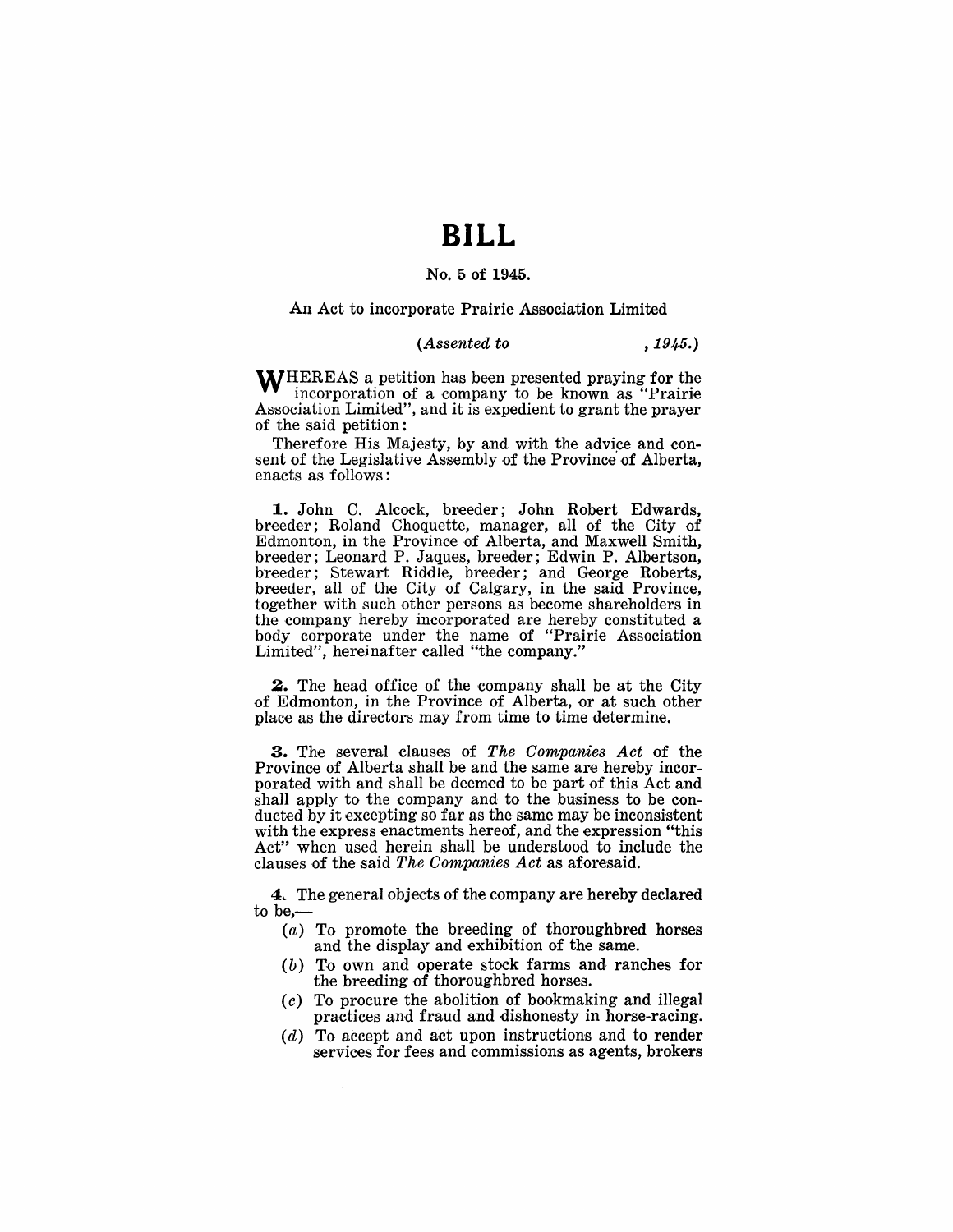or middlemen for and respecting the placing of wagers through the pari-mutuel machines operated at exhibitions and race meets.

- (e) To provide special prizes for breeders of thoroughbreds exhibited and run at exhibitions and race meets.
- $(f)$  To promote any other objects or to carry on any other business which may seem to the company capable of being promoted or carried on in connection with the foregoing objects or calculated directly or indirectly to enhance the value of or render more profitable any of the company's undertakings, rights or property.

5. In addition to such powers as may be conferred upon the company by *The Companies Act* the company shall enjoy all such powers as may be necessary to effectuate the foregoing objects and the intent of this Act.

 $6-(1)$  The capital stock of the company shall be \$25,000.00, divided into 24,800 Class A shares and  $200$  Class B shares, all such shares being of the par value of \$1.00.

(2) The holders of Class B shares only shall be entitled to voting privileges but the said Class B shares shall not bear dividends.

(3) The holders of Class A shares shall in the company's first calendar year of active operation be entitled to such dividends as may be declared thereon and in all subsequent years shall be entitled to fifty-one per cent of all dividends declared and the remaining forty-nine per cent thereof shall be paid by the company to the Alberta Thoroughbred Breeders Society or its successors.

(4) At the first annual general meeting of shareholders 100 Class B shares shall be transferred to, and thereafter held by the said Alberta Thoroughbred Breeders Society or its successors and as the holder hereof it shall be entitled to elect two directors and the holders of the remaining 100 Class B shares shall be entitled to elect two directors.

(5) The company may increase or decrease its capital stock of Class A shares or rearrange the same from time to time pursuant to the provisions of *The Companies Act.* 

**7.** For the purpose of organizing the company the persons mentioned by name in the first section of this Act are hereby constituted the first directors of the company who shall manage the affairs of the company until the first annual general meeting of shareholders which shall be called bv the first directors as soon as conveniently may be after the passing of this Act, whereupon the functions of the first directors shall cease and determine.

**8.**—(1) Prior to the first annual general meeting of shareholders the first directors shall cause a share register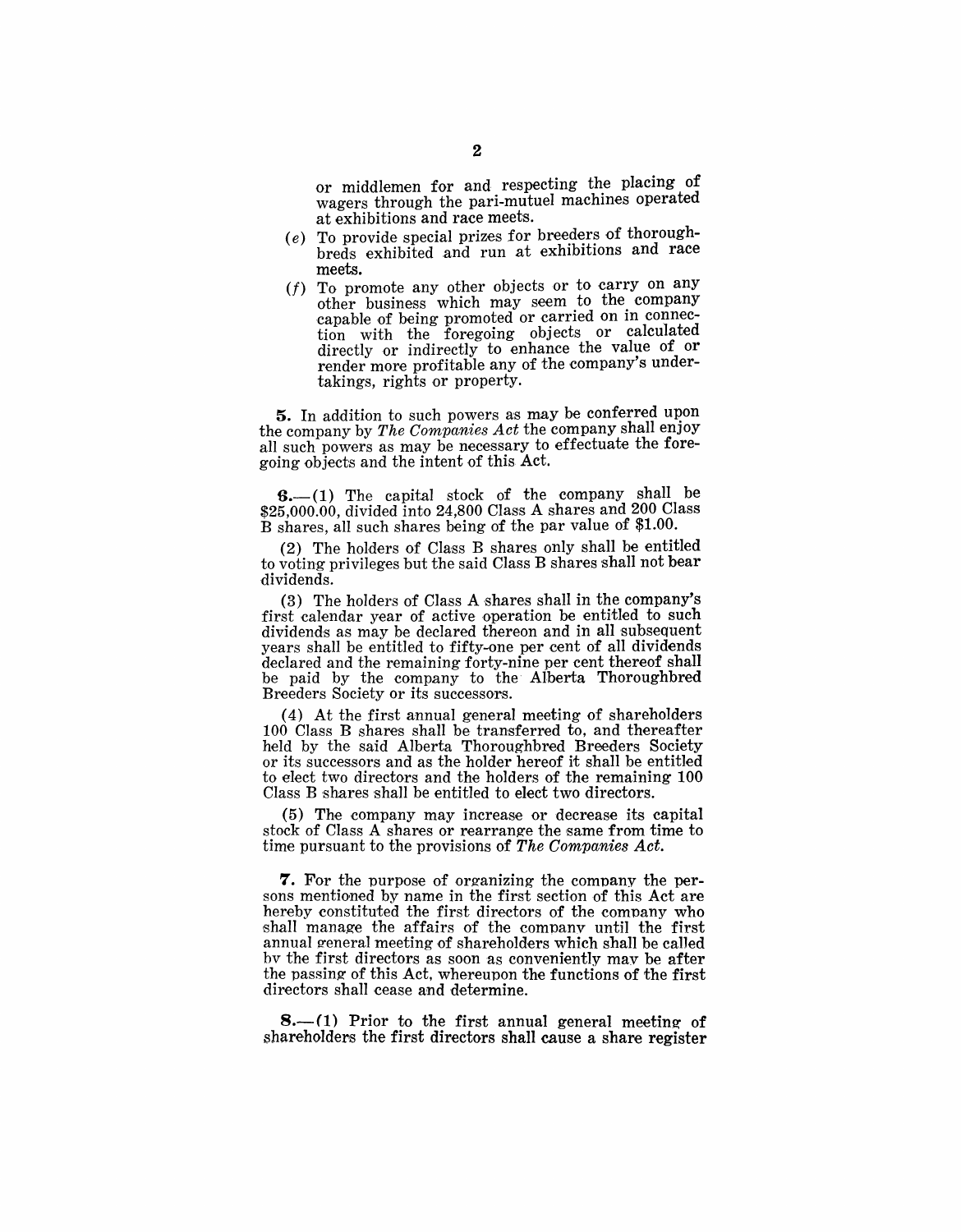to be opened and shall receive and accept subscriptions for shares to be held by themselves in such manner as they may or may have agreed upon.

(2) All money paid for shares shall be deposited in a chartered bank and withdrawn only for the purposes of the company and to pay all costs and expenses incurred in the application for and obtaining this Act of Incorporation.

 $(3)$  The amount required to accompany every application for shares prior to the first annual general meeting shall be ten per cent of the par value thereof and thereafter such calls may be made as the directors may from time to time determine.

(4) Every person whose application has been accepted shall be entitled to be registered as a shareholder and the shareholders of Class B shares shall be entitled to be present to vote at the first annual general meeting of the shareholders as a fully qualified shareholder.

**9.** At the first annual general meeting the shareholders shall proceed to pass by-laws, not inconsistent with this Act, for the management of the company, which shall be filed in the office of the Registrar of Companies, and shall elect directors and appoint auditors and adopt a common seal, and do. such other things as may be usual and proper at an annual meeting of the company.

10. In the event the company is adjudged bankrupt or makes an assignment for the benefit of its creditors the shareholders shall only be liable for any deficiency to the extent of the balance remaining unpaid (if any) upon their respective shares in the capital stock.

11. The company shall operate under the direct supervision of the Provincial Secretary who may from time to time make such rules and regulations as may be necessary, not inconsistent with this Act or *The Companies Act*, for the purpose of effectually supervising the property, affairs, business and undertakings of the company and the company shall, at all times when called upon so to do by the Provincial Secretary, pursuant to such rules and regulations, render an account in writing of its property, affairs business and undertakings.

12. This Act and the company hereby incorporated and the exercise of the powers hereby conferred shall be subject. except as herein varied, to any general laws now in force or hereafter enacted respecting companies and such undertaking and business as may be conducted by the company.

13. This Act shall come into force on the day upon which it is assented to.